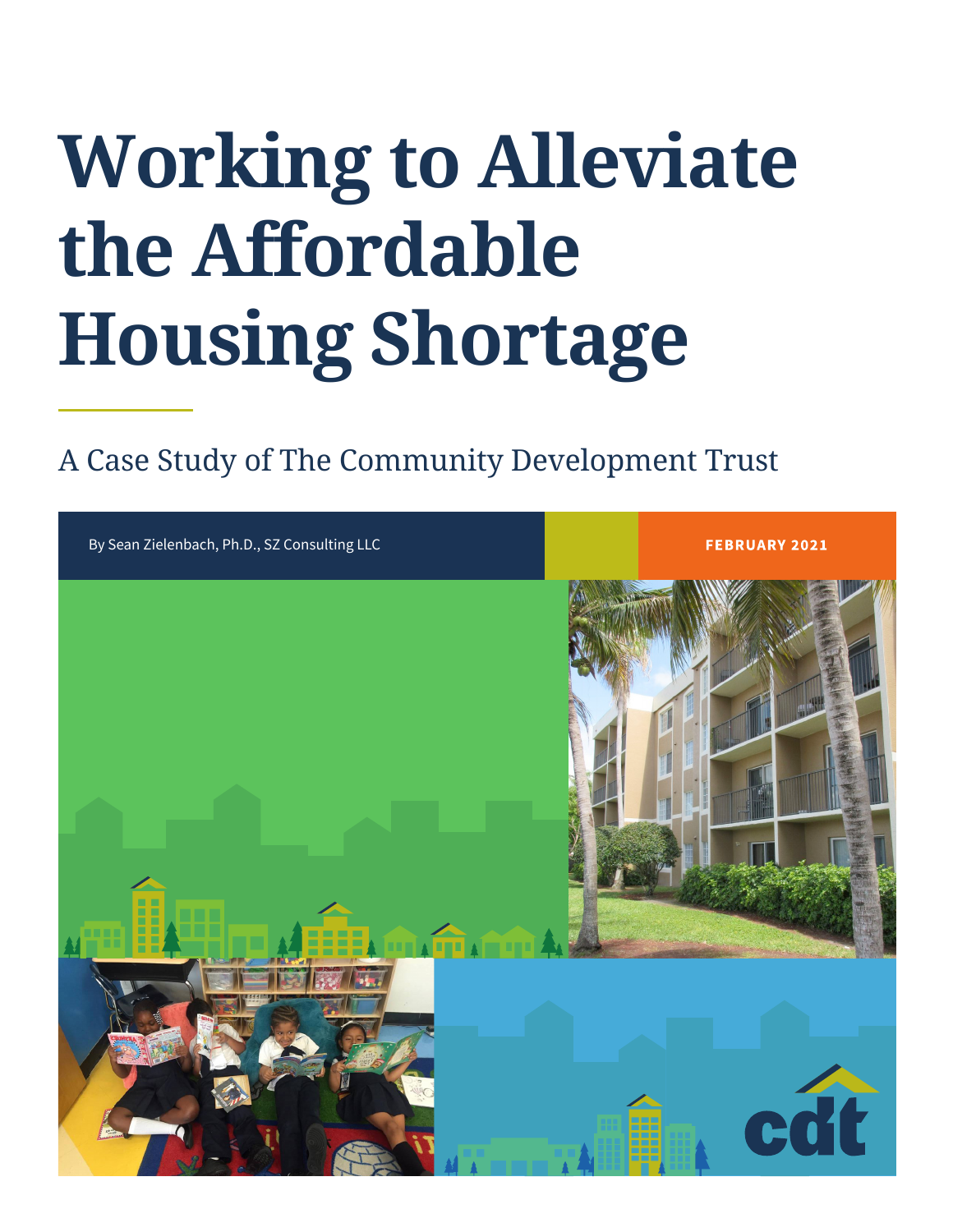# **Executive Summary**

CDT-financed properties help address the pervasive affordable housing shortage in neighborhoods throughout the country. By providing and preserving housing that is affordable and well-maintained, the developments create significant benefits for low-income households. The housing cost savings meaningfully increase the households' disposable incomes, providing them with additional resources to spend on other basic necessities. Not surprisingly, less housing cost-burdened renters are able to spend more on food and health care, with corresponding benefits for their health and wellness. The affordability of the properties contributes to consistently low rates of tenant turnover. Such residential stability has positive ramifications for the tenants' emotional well-being, their ability to build and maintain a social network, and their children's short- and longer-term academic performance.

At the same time, the properties contribute to the stabilization and potential revitalization of their surrounding communities, neighborhoods that tend to be disproportionately poor and under-invested. While significant challenges remain in many of these areas, there is a growing sense of optimism about many aspects of their future.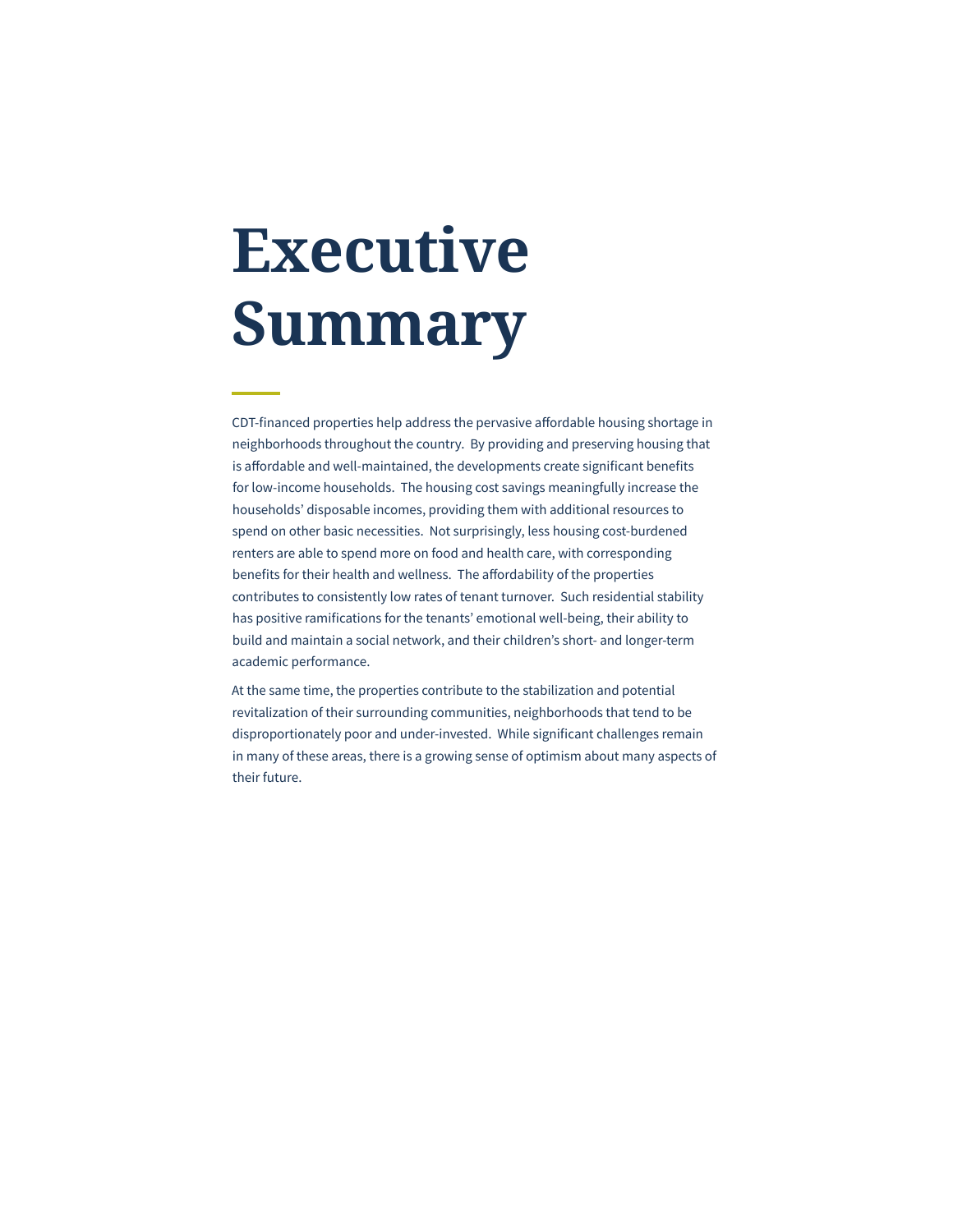# **Foreword**

The Covid-19 pandemic and ensuing economic recession have left millions of people without jobs. At the end of the third quarter, the national unemployment rate was 8.9%<sup>1</sup>. According to recent research from the Joint Center at Harvard University, 52% of the country's lowest-income workers – and 41% of all American households – have lost employment income since March<sup>2</sup>.

The nation's renters have been disproportionately affected by the economic downturn. Nearly half of all renters (49%) have lost some employment income since March, compared with only 36% of homeowners. As a result, fully 46.3% of renters – more than 20.4 million people nationwide – have found themselves housing cost-burdened, in that they are devoting more than 30% of their income to rent and related utilities. In fact, 15% of all renters – and about 20% of the lowest-income renters – fell behind in their rent payments over the summer<sup>3</sup>. By the end of the year, an estimated 12 million renters will be in arrears on their payments, with an average overdue balance of \$5,850<sup>4</sup>.

The recession has exacerbated the country's already significant affordable housing shortage. Even prior to the recession, the average working renter struggled to afford a one-bedroom apartment priced at the average fair market rent, or FMR. (A HUD-determined figure, the FMR generally reflects the 40th percentile rent within a particular market.)

The Community Development Trust (CDT) has been working to alleviate the affordable housing shortage for the past 22 years. The New York-based community development financial institution (CDFI) and mission-driven real estate investment trust (REIT) helps facilitate the creation, preservation, and rehabilitation of affordable rental properties throughout the country. Since inception, it has provided more than \$2.4 billion worth of financing in support of more than 456 separate residential properties in 42 different states, the District of Columbia, and the US Virgin Islands. CDT's efforts have helped create and stabilize more than 51,300 rental units, the vast majority of which are affordable to households making 80% or less of their respective incomes. Not only have the properties created important economic and social benefits for their tenants, but they also have had positive economic effects on their surrounding communities. This report analyzes the wideranging impacts of the CDT-financed properties.

<sup>1</sup> Per the federal Bureau of Labor Statistics.

<sup>2</sup> Joint Center for Housing Studies of Harvard University, "The State of the Nation's Housing 2020," available at https://www.jchs.harvard. edu/sites/default/files/reports/files/Harvard\_JCHS\_The\_State\_of\_the\_Nations\_Housing\_2020\_Report\_Revised\_120720.pdf

Ibid.

<sup>4</sup> Cited in "Apartment Rent Collections 'Came Crashing' in November for Some Landlords," *Atlanta Bisnow* (12/14/20), available at https:// www.bisnow.com/atlanta/news/multifamily/lower-income-renters-struggling-to-make-rent-more-than-luxury-residents-107074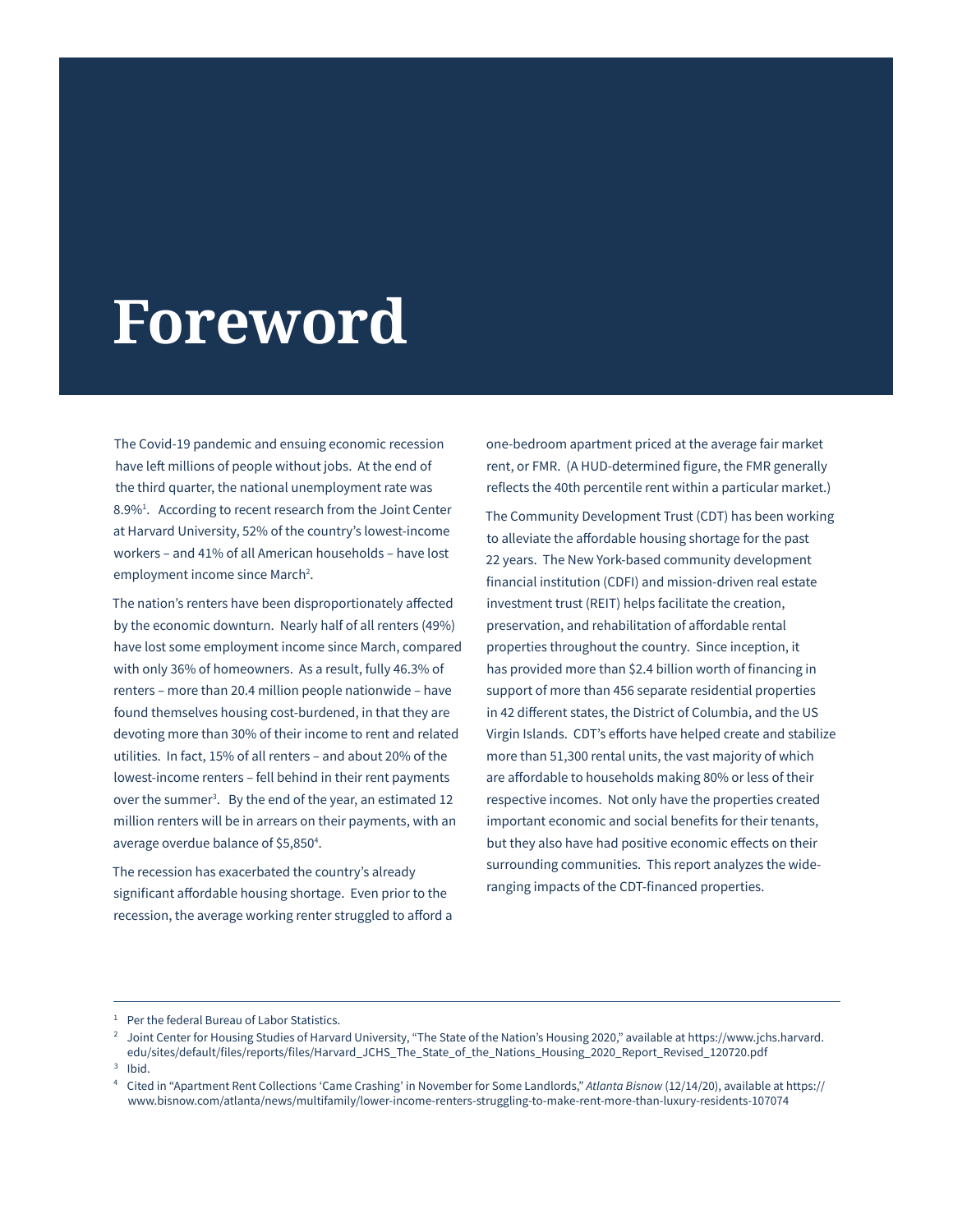# **Overview of CDT**

Founded in late 1998, CDT remains the country's preeminent private REIT devoted to affordable housing. It began operations in 1999 and was certified as a CDFI by the federal Treasury Department in 2002.

CDT supports affordable housing in three ways:

- CDT works to preserve the affordability of publicly subsidized properties whose subsidies and use restrictions are expiring. It also works with local housing authorities and other public agencies to convert existing market-rate units into income-restricted apartments. In both cases, CDT accomplishes these objectives by investing equity in the properties. It usually invests in conjunction with a local partner as part of a broader ownership transfer and re-capitalization. CDT's funds typically go to cover necessary renovations and property upgrades, and to fill other gap financing needs. As part of the process, CDT acquires a controlling interest in the property and thus the power to create or extend an affordability covenant, ensuring that many of its units remain affordably priced for low-income households.
- Through its mortgage program, CDT provides developers and property owners with long-term, fixed-rate mortgages, both for new construction and as part of a

recapitalization process. It often commits such financing when the project is still in the conceptual stage. With CDT's committed take-out capital, the sponsor is better able to attract pre-development, construction, and other early-stage financing, as well as to apply for various tax credits.

• CDT has also served as a secondary market for affordable housing lenders whose notes may not meet the criteria of traditional buyers such as Fannie Mae and Freddie Mac. CDT will buy long-term affordable housing mortgages from other CDFIs, quasi-public housing finance authorities, and conventional banks and other lenders. With the proceeds from the note sales, the originating lenders are better positioned to make additional loans in support of affordable rental properties.

As of year-end 2020, CDT had \$1.92 billion worth of loans and equity investments on its balance sheet. Its portfolio consisted of 287 properties containing an aggregate 28,103 units. The portfolio did not include another 14 properties containing 966 units, for which CDT had committed, but not yet closed, more than \$51.9 million worth of permanent debt.

## **Need for CDT Intervention**

As noted above, many of the nation's renters struggle to find and keep an affordable apartment. The median renter household in the country earns \$42,479 annually.<sup>1</sup> That represents only 64.6% of the national median for all households. In other words, the typical renter qualifies as low-income. (Most federal agencies use 80% of median as the "low-income" threshold.) The median gross rent for the country as a whole – \$1,097 per month – represents about 31% of the median renter's monthly income, slightly more than the commonly used 30% benchmark for housing affordability. Put differently, the typical renter is moderately housing cost-burdened.

Not surprisingly, affordable housing proves increasingly elusive for those on the lowest rungs of the income ladder. Among renters making less than \$25,000 per year, more than 80% qualify as housing cost-burdened and 62% qualify as severely cost-burdened, forced to devote more than half their income to rent and utility costs. Within the next major income band, comprising those making between \$25,000 and \$50,000, 58% of renters are at least moderately cost-

<sup>&</sup>lt;sup>5</sup> Figures are from the 2019 American Community Survey.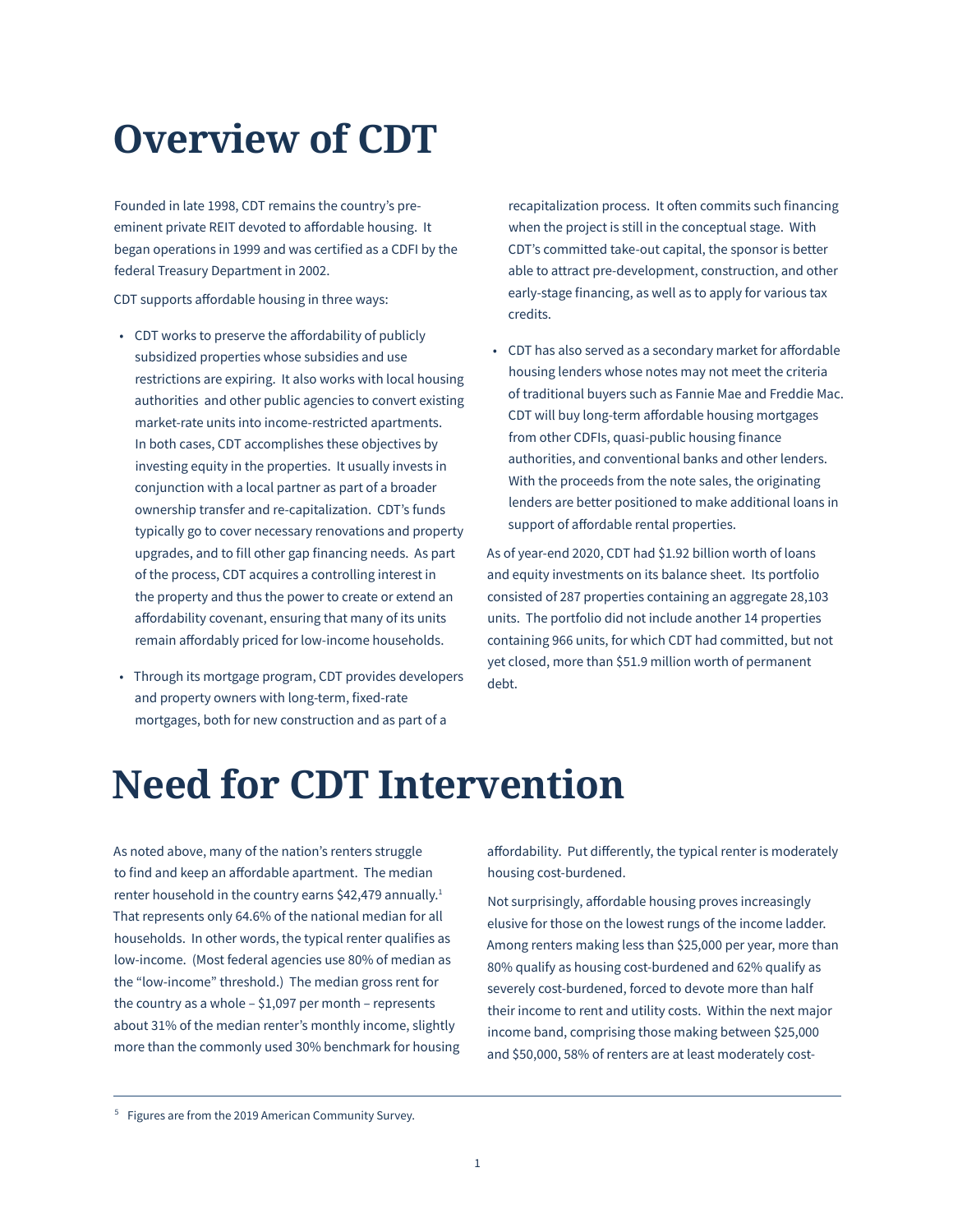### burdened.2

Each year, the National Low-Income Housing Coalition (NLIHC) determines the amount a household needs to earn in order to afford an apartment priced at the prevailing fair market rent. Its most recent analysis, completed in summer 2020, found that a household needed to earn \$19.56 per hour (\$40,685 per year) to afford a standard one-bedroom apartment renting for the national FMR. The household would need to earn \$23.96 per hour (\$49,837 annually) to afford a typical two-bedroom apartment going for the national FMR. Such an apartment likely would be the minimum necessary for a household with children. Unfortunately, the average renter makes only \$18.22 per hour, and many of the front-line workers most exposed to Covid-19 make far less. Grocery store cashiers, for instance make, an average, only \$11.61 per hour, and building cleaners and home health care workers earn an average \$12.94 per hour. In effect, they would have to work about two full-time jobs to be able to afford a modest twobedroom apartment.3

Simply put, there is a substantial gap between the demand for and supply of affordable rental housing among lowerincome households. NLIHC has calculated that for every 100 renter households earning 50% or less of the respective area median income (AMI), only 57 affordable units exist. That translates into a national shortage of about 8 million rental units. The gap is even wider for extremely low-income households, those making 30% or less of AMI. NLIHC estimates that only 37 affordable units are available for every 100 of those households.4

Several factors have contributed to the supply shortage. Rents have been steadily increasing over the past 15 years. From 2004 to 2019, real (inflation-adjusted) rents for occupied units grew by a cumulative 29%. The growth in rents has significantly exceeded the growth in renters' incomes. From 2001 to 2018, real median renter incomes remained essentially unchanged, while real median rents rose by 13%. In other words, renting the same apartment

has become more expensive – in both absolute and relative terms. Compared to 2004, there are now 10.4 million more units whose real rents exceed \$1,000 and 2.5 million fewer apartments with real rents of less than \$600.<sup>5</sup>

Based on their monthly costs, rental units in both singlefamily homes and in larger complexes (those with 20 or more units) historically have tended to be the most desirable. Such units currently rent for a median \$1,200 per month. Those in smaller multi-family properties tend to be more affordable, renting for a median \$975 per month. Unfortunately, the past 15 years have seen the loss of 850,000 of these lower-cost units from the marketplace, the result of the properties either being abandoned or redeveloped into other uses. Owners frequently have determined that modernizing older, low-rent properties for continued use as affordable housing is not worth the cost. As a result, more than 2.1 million low-rent apartments built prior to 1970 have been demolished or converted into other uses in the past 15 years.<sup>6</sup>

Moreover, most of the new rental housing being developed has been targeted to higher-income populations. In 2018, the median asking monthly rent for new apartments in unsubsidized multi-family properties was \$1,670 – an amount affordable to households earning at least \$66,800 annually. Only 9% of new, unsubsidized apartments rented for less than \$1,050, and only 4% rented for less than \$850. The median renter household could afford only 3% of all new, unsubsidized apartments that came into the market.<sup>7</sup>

Historically, CDT focused the majority of its activities on providing long-term debt to new or significantly rehabilitated affordable housing properties. Since inception, it has provided nearly \$812 million of such financing, either directly or through the purchase of an existing loan, to 387 properties containing an aggregate 30,482 units. (For a variety of primarily external factors, CDT's lending volume has decreased recently. It closed only \$46 million worth of debt in the past three years, supporting 18 properties with 1,300 total units.)

<sup>6</sup> "The State of the Nation's Housing 2020."

<sup>7</sup> Andrew Aurand et al, "Out of Reach 2020" (Washington: National Low-Income Housing Coalition, 2020); available at https://reports.nlihc. org/sites/default/files/oor/OOR\_2020\_Mini-Book.pdf

<sup>8</sup> Ibid.

<sup>&</sup>lt;sup>9</sup> "The State of the Nation's Housing 2020."

 $10$  Ibid.

<sup>11</sup> Joint Center for Housing Studies of Harvard University, The State of the Nation's Housing 2019," available at https://www.jchs.harvard. edu/sites/default/files/reports/files/Harvard\_JCHS\_State\_of\_the\_Nations\_Housing\_2019%20%281%29.pdf.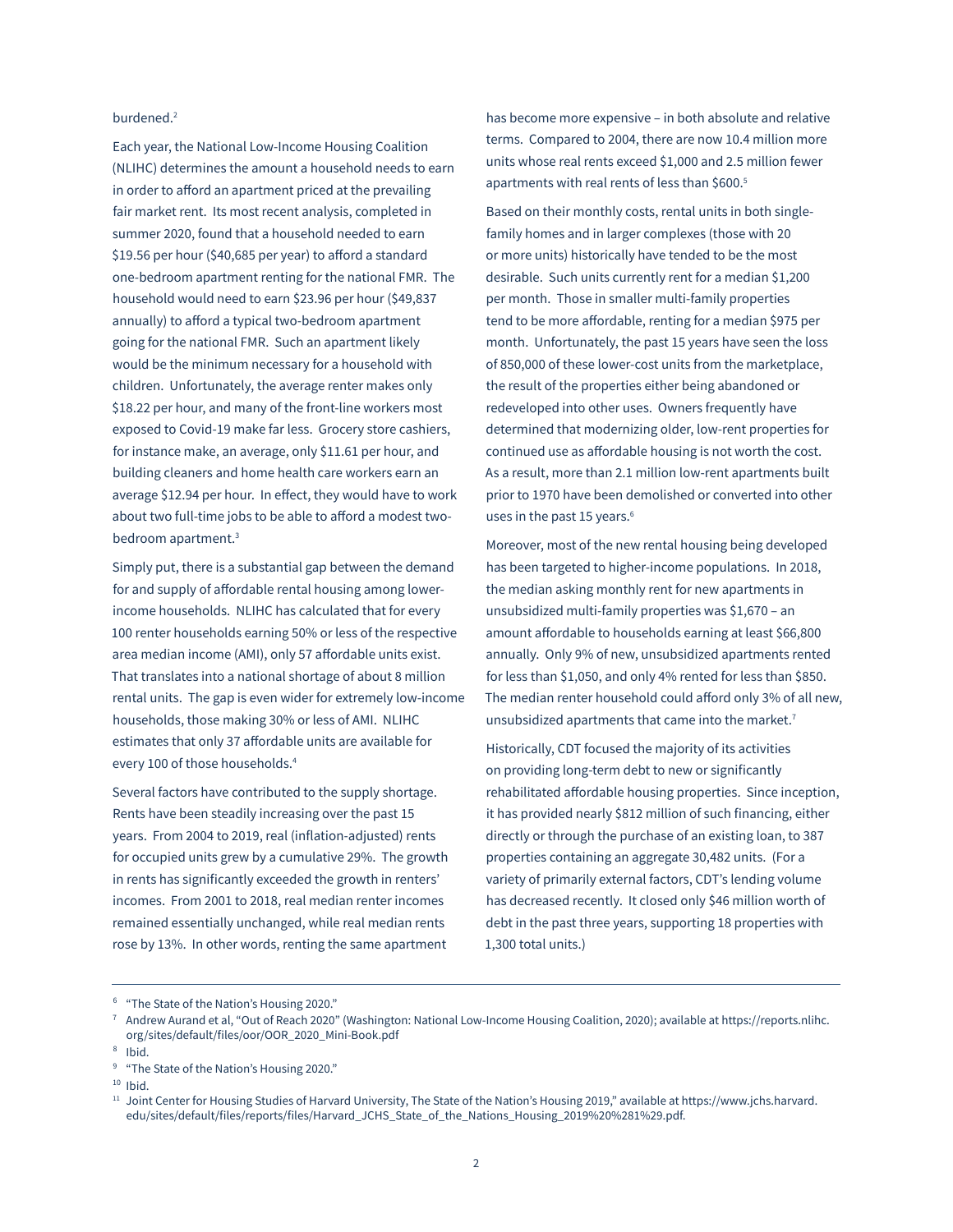While CDT's lending activity tends to focus primarily on projects that bring more affordable units into the marketplace, its equity investing focuses mainly on preserving affordable units that already exist. Such preventive action is critical, particularly as projects initially financed with equity associated with the federal Low Income Housing Tax Credit reach the end of their 30-year required affordability period. Over the next decade, affordability restrictions are scheduled to expire for more than 387,000 units in more than 6,900 separate LIHTC properties, as well as about 313,000 other units subsidized by other public programs. Mission-oriented nonprofits or their affiliates own a meaningful percentage of these properties, but private-sector entities own the majority of units whose use restrictions are set to expire within the next five years.<sup>8</sup>

Historically, CDT has taken an equity stake of more than \$1.36 billion in 69 different affordable housing properties. Equity now represents the bulk of CDT's financing business; from the start of 2018 through the end of 2020, it invested \$399.6 million in 18 different properties. Its equity properties tend to be considerably larger than those it finances with debt (an average 192 units v. 74). They also tend to be older and therefore more likely to need repairs and upgrades.

Unlike most affordable housing lenders and investors, CDT tends to focus on properties outside of the country's largest markets. Only 30 of the 287 properties in its current portfolio are located in the nation's 10 most populous cities. Yet the need for affordable housing in these other markets is as great, if not greater, than in the big cities. In the median census tract with a CDT-financed property, nearly 54% of renters qualify as housing cost-burdened and nearly 28% qualify as severely burdened. Both proportions are higher than the national averages, which reflects CDT's ability to target areas of high need.

# **Characteristics of CDT-Financed Properties**

CDT finances a wide range of affordable rental properties, including multifamily apartment buildings, garden-style apartments, and scattered single-family homes. Nearly onefifth of the properties in the organization's current portfolio house predominantly senior citizens, while the remainder house a mix of working-age adults and families. All of CDT's

13 properties have no public subsidy at the project level. Most of the CDT-financed properties provide more than just housing. Based on the 2018-2020 survey responses, a majority of the properties have one or more on-site public computers that tenants can use to check e-mail and print resumes, among other things. Nearly one-third of

debt-financed properties, as well as a majority of its equity properties, have received some form of public subsidy to help make the units affordable to low-income residents. Nearly 96% of the properties in the debt portfolio and 53% of those in the equity portfolio have received equity associated with the federal LIHTC. Only

## Subsidy Debt Properties (251) Equity Properties (47) LIHTC 240 25 Section 8 12  $\mathsf{R}\mathsf{A}\mathsf{D}$  and  $\mathsf{A}\mathsf{D}$  and  $\mathsf{A}\mathsf{D}$  and  $\mathsf{A}\mathsf{D}$  and  $\mathsf{A}\mathsf{D}$  and  $\mathsf{A}\mathsf{D}$  and  $\mathsf{A}\mathsf{D}$  and  $\mathsf{A}\mathsf{D}$  and  $\mathsf{A}\mathsf{D}$  and  $\mathsf{A}\mathsf{D}$  and  $\mathsf{A}\mathsf{D}$  and  $\mathsf{A}\mathsf{D}$  and Other Rent Restrictions 1 4 No Project-Based Subsidy 2 2 11

**Table 1: Number of CDT Portfolio Properties with Different Public Subsidies**

Note that some projects have multiple types of subsidy.

12 "The State of the Nation's Housing 2020"; also, Dan Emmanuel, "LIHTC Preservation and the Need for Rental Assistance," *Shelterforce* (11/18/20), available at https://shelterforce.org/2020/11/18/lihtc-preservation-and-the-need-for-rental-assistance/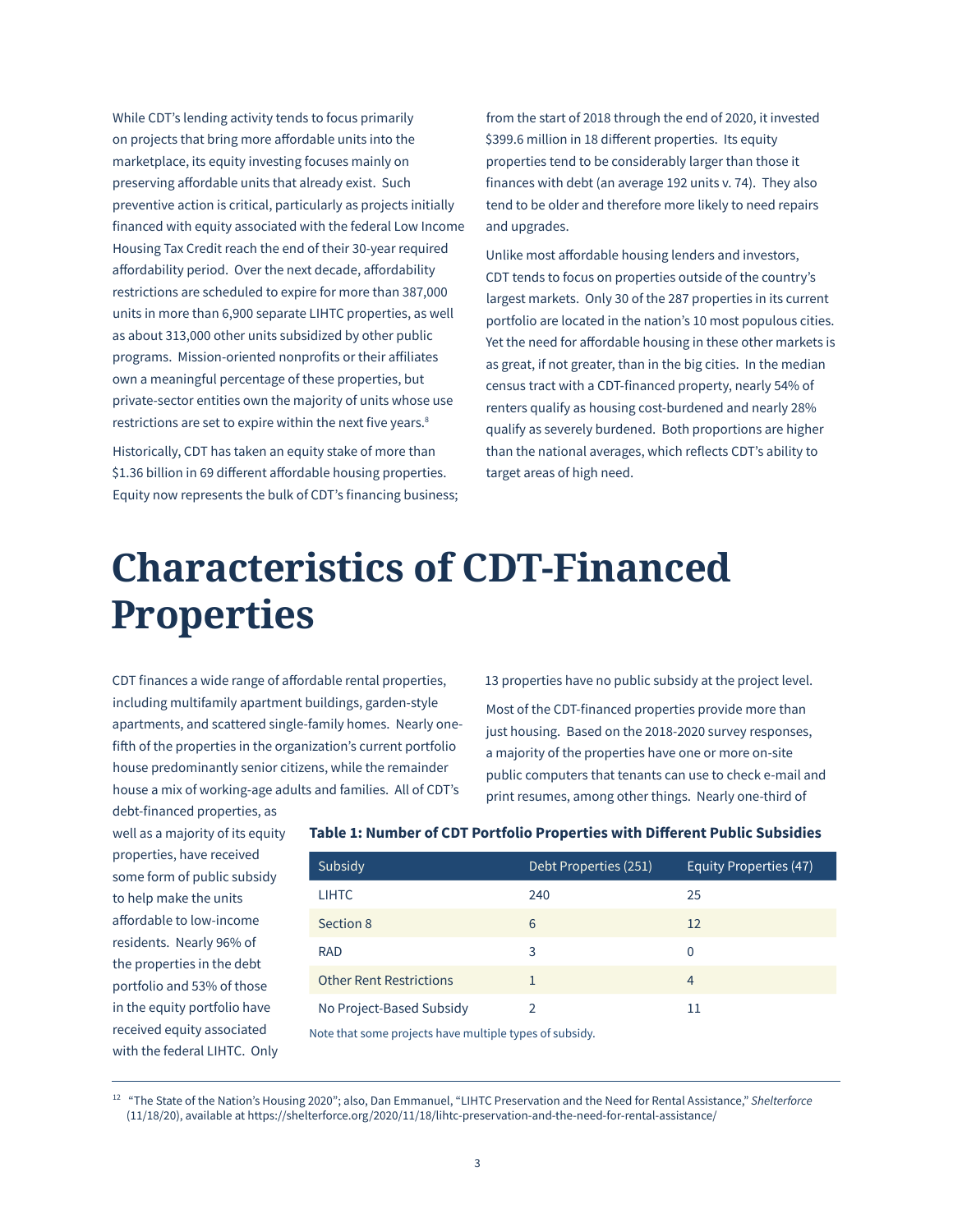the properties have on-site recreational facilities such as playgrounds or basketball courts. And pre-pandemic, about a fourth of the properties featured regular social events or happy hours for the residents. Moreover, 93% of the properties are within 10 minutes of a grocery store, and 83% are within 10 minutes of public transportation.

### **Table 2: Proportion of Respondent Properties with Tenant Amenities**

| Amenity                               | Proportion |
|---------------------------------------|------------|
| Computer access / computer lab        | 53.4%      |
| Recreational facility / programming   | 31.6%      |
| Social events / happy hours           | 24.8%      |
| Health services / clinic              | 21.8%      |
| Adult education                       | 20.3%      |
| Transportation                        | 16.5%      |
| Financial counseling                  | 16.5%      |
| Employment / job training assistance  | 11.3%      |
| Child care / after-school programming | 10.5%      |
| No additional amenities / services    | 20.3%      |

# **Tenant Characteristics and Benefits**

To obtain data on the socio-economic characteristics of the residents in its financed properties, CDT asks each property manager to complete an annual survey. The survey requests information on the current tenants, the rent they pay, and other features of the property. In 2020, CDT received 60 completed surveys, representing 20% of its outstanding portfolio. Over the past three years (2018- 2020), it has received surveys from 133 different properties, or 44.6% of its outstanding portfolio. During that period, managers from nearly 60% of CDT's equity properties and nearly 42% of its debt properties have submitted survey

responses. Since the three years' worth of surveys reflect such a large cross-section of the entire portfolio, this report focuses primarily on the aggregate findings.

As noted above, the overwhelming majority of properties in CDT's portfolio have received equity associated with the

> LIHTC program. According to HUD, the median household income of a tenant residing in a LIHTCfinanced property in 2017 was only \$17,943, or 29% of the national median. The plurality (43%) of LIHTC tenants qualify as extremely low-income, making 30% or less of the respective AMI, and another 34% qualify as very low-income (making between 31 and 50% of AMI).<sup>9</sup> Tenant incomes generally are much lower than the 60% of AMI threshold that the LIHTC program targets.

> Not surprisingly, CDT-financed properties also house a disproportionately poor tenant population. Based on the 2018-2020 survey responses, 55.3% of all tenant households make 50% or less of the respective AMI, and about a third make less than 30% of AMI. CDT's equity properties house a notably higher proportion of these extremely low-income households than its debt properties (40.6% v. 27.6%). As shown in Table 3 below, CDT's properties have slightly higher-income tenants

than the average LIHTC property. At the same time, CDT's properties have a much higher proportion of very low and extremely low-income tenants than initially envisioned. The targeted percentage in Table 3 reflects the proportion of units that have been set aside for households within certain income bands, with their contract rents priced at 30% of the monthly income for a household at the upper end of the respective median income level.

Because the vast majority of CDT properties are formally designated as affordable housing, their rents tend to be significantly lower than prevailing rents elsewhere in their markets. As Table 4 illustrates, the rents charged for CDTfinanced units are, on median, between \$101 and \$205 lower per month than rents for unsubsidized, market-rate units in the respective local markets. Note that the differences tend to be much greater for the units in debt-financed properties than those in which CDT has made equity investments. Part of that difference likely results from the higher proportion

<sup>13</sup> HUD Office of Policy Development & Research, "Understanding Whom the LIHTC Serves: Data on Tenants in LIHTC Units as of December 31, 2017," (Dec. 2019), available at https://www.huduser.gov/portal/sites/default/files/pdf/LIHTC-TenantReport-2017.pdf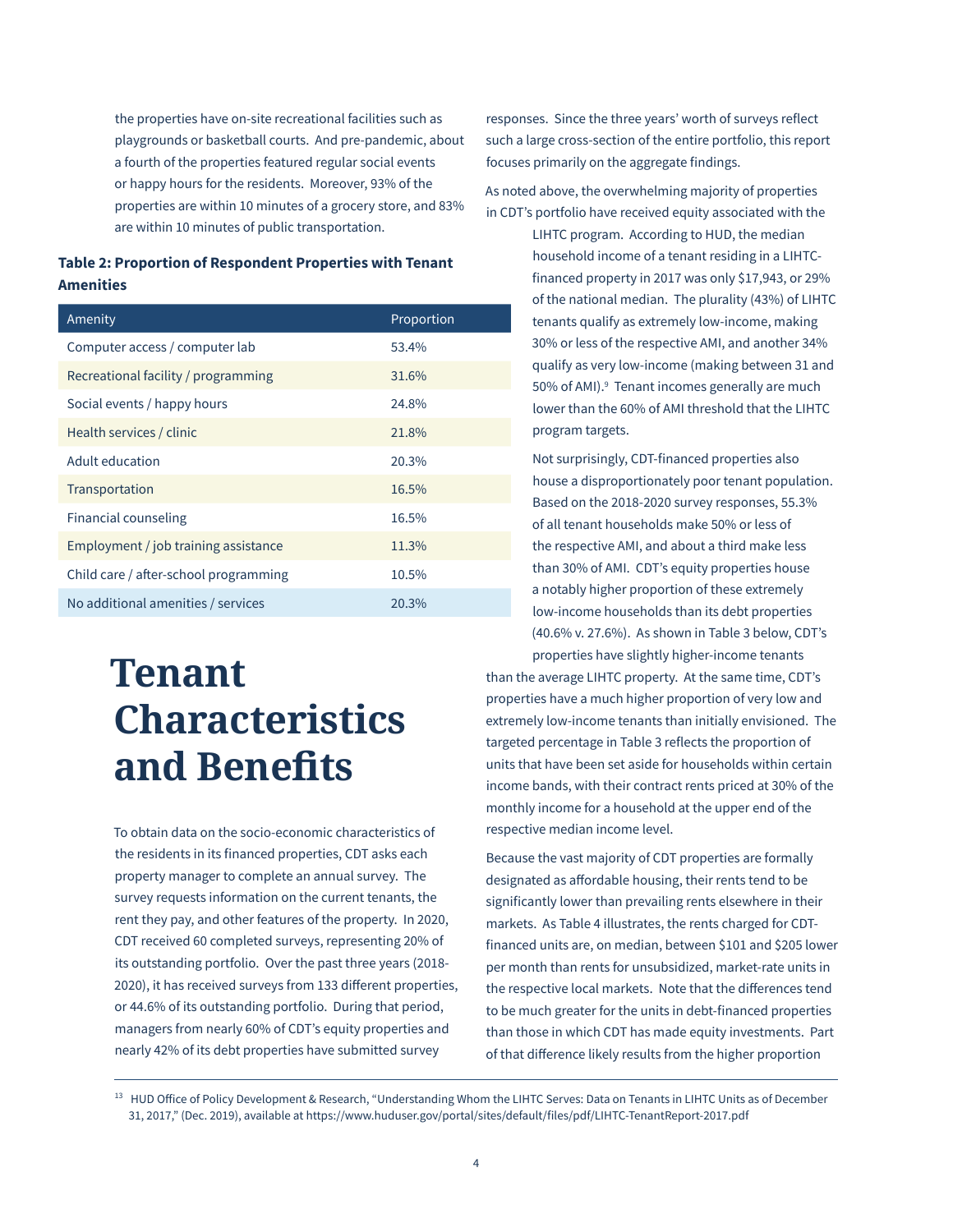of unsubsidized (market-rate) properties within CDT's equity portfolio.

The median figures mask some significant variations, however. For about 10% of CDT's properties, the units' contract rents are actual higher than the prevailing market rents. Those differences likely reflect the relative newness Petaluma, CA<sup>10</sup> is about \$1,735 lower than the going rate for unsubsidized 3-bedroom apartments in the city.

One way of helping to standardize the rent differences across markets is by comparing the rents in the CDT properties to the HUD-determined fair market rent. As noted earlier, HUD sets the FMR each year at about the

## **Table 3: Proportion of CDT Tenants within Different Income Bands, Compared to Properties' Targeted Income Composition and National LIHTC Average Incomes**

| Tenant Income Level | Targeted %, CDT<br>Properties | Actual %, CDT<br>Properties <sup>*</sup> | Actual %, CDT Debt<br>Properties <sup>*</sup> | Actual %, CDT<br>Equity Properties * | Actual %, All LIHTC<br>Properties ** |
|---------------------|-------------------------------|------------------------------------------|-----------------------------------------------|--------------------------------------|--------------------------------------|
| $<$ 30% of AMI      | 16.5%                         | 33.1%                                    | 27.6%                                         | 40.6%                                | 43.0%                                |
| 31-50% of AMI       | 25.2%                         | 32.2%                                    | 37.3%                                         | 25.3%                                | 34.1%                                |
| 51-60% of AMI       | 37.5%                         | 27.7%                                    | $30.5\%$                                      | 23.9%                                | 12.3%                                |
| $>60\%$ of AMI      | 20.8%                         | 14.9%                                    | 14.3%                                         | 15.6%                                | $9.2\%$                              |

\* Percentages do not equal 100% because some respondents reported tenant incomes for only the currently occupied units in the property, while others based their numbers on the total number of units in the property.

\*\* Per 2017 HUD data.

of the CDT properties and/or the presence of various on-site tenant amenities in generally very poor communities where the weakness of the local real estate market and the poorer quality of the available unsubsidized units depresses the rents they can command. On the other end of the spectrum, median monthly rents in several of CDT's properties are more than \$1,000 cheaper than the prevailing local market rents. These properties tend to be located in very high-cost markets in coastal areas. For example, the contract rent for a 3-bedroom apartment at Petaluma Avenue Homes in

40<sup>th</sup> percentile of all rents in an area. FMRs are higher for larger units and generally reflect the relative strength or weakness of the surrounding real estate market. In many cases, the Department sets the FMR for an entire county or metropolitan area. In areas with significant disparities among micro-markets, HUD determines FMRs on a ZIP Code basis. As shown in Table 5, CDT's units usually rent for less than the prevailing FMR, with the disparities increasing with the size of the unit in question.

These differences represent substantial housing cost

### **Table 4: Median Monthly Rent Differences – CDT Properties v. Prevailing Market Rents**

| <b>Unit Size</b> | <b>All Properties</b> | Debt Properties | <b>Equity Properties</b> |
|------------------|-----------------------|-----------------|--------------------------|
| Studio           | $-5101.00$            | $-5149.40$      | $-515.00$                |
| 1-bedroom        | $-5156.00$            | $-5225.00$      | $-529.00$                |
| 2-bedroom        | $-5147.50$            | $-5264.00$      | $-526.75$                |
| 3-bedroom        | $-5205.00$            | $-5240.00$      | $-5113.00$               |
| 4-bedroom        | $-5203.00$            | $-5282.50$      | $-579.00$                |

<sup>14</sup> Petaluma is located in Sonoma County, north of San Francisco.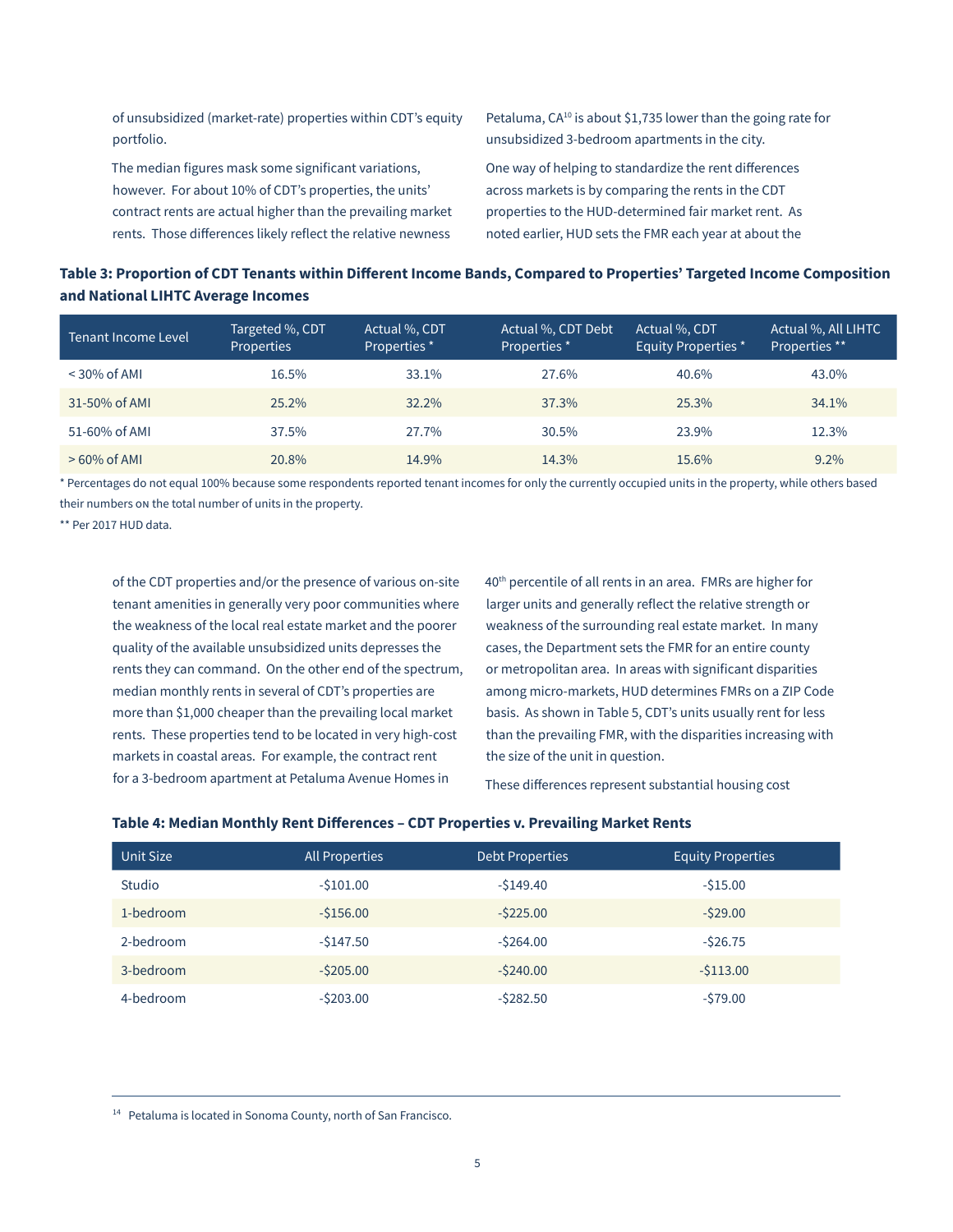savings for the tenants in the CDT properties. Consider the economic benefits for a typical 3-person household living at the Reserve at Mills Creek complex in Scottdale, GA, a suburb of Atlanta. A 2-bedroom apartment there rents for \$625 per month, \$275 less than the market rent for an unsubsidized 2-bedroom apartment in the area and \$315 less than the

personally pay the full amount of the contract rent, however. As illustrated in Table 6 below, less than 54% of tenant households pay the full contract rent amount. The proportion is higher in the equity properties, simply because many of those units are unsubsidized. Nearly 37% of all tenant households pay less than half of the contract rent.

FMR for the area. For a household making \$44,700 per year (about 60% of the area median), the annual housing cost savings effectively increase its disposable income by up to 8.5%.

While the contract rents at the CDT properties tend to be lower than both the prevailing local market rent and the FMR, they are not necessarily affordable to each tenant household. Section 8 subsidized units require tenants to pay

only 30% of their incomes toward rent, but LIHTC properties set rents based on specific income levels. For example, a unit reserved for a household earning 60% or less of AMI would have a rent that was affordable to a household making that amount. (The contract rent might be \$1,000, for instance, which would be affordable to a household making \$40,000 annually.<sup>11</sup>) Were a household making 45% of AMI to

**Table 5: Median Monthly Rent Differences – CDT Properties v. FMR** 

| Unit Size | <b>All Properties</b> | <b>Debt Properties</b> | <b>Equity Properties</b> |
|-----------|-----------------------|------------------------|--------------------------|
| Studio    | $-534.00$             | $-538.50$              | \$10.00                  |
| 1-bedroom | $-5149$               | $-5208.00$             | $-530.50$                |
| 2-bedroom | $-5217.50$            | $-5253.50$             | $-571.00$                |
| 3-bedroom | $-5407.00$            | $-5439.00$             | $-5215.50$               |
| 4-bedroom | $-5750.00$            | $-5778.00$             | $-5229.00$               |

In most cases, the difference comes in the form of either a project-based or tenant-based Section 8 subsidy, with the local housing authority makes up the difference between the tenant's portion and the contract rent amount. Almost 22% of all tenants in CDT-financed properties receive a Section 8 voucher, and hundreds of others receive subsidies from

### **Table 6: Median Tenant Rent Responsibility at Surveyed Properties (As Proportion of Contract Rent)**

| Amount of Contract Rent Paid | Tenants in All Properties | Tenants in Debt<br><b>Properties</b> | Tenants in Equity Properties |
|------------------------------|---------------------------|--------------------------------------|------------------------------|
| 100%                         | 53.5%                     | 46.5%                                | 60.9%                        |
| 76-99%                       | 7.5%                      | 1.0%                                 | 13.4%                        |
| 51-75%                       | 8.5%                      | 2.5%                                 | 14.1%                        |
| 26-50%                       | 24.4%                     | 27.9%                                | 20.7%                        |
| $< 25\%$                     | 11.8%                     | 16.5%                                | $7.5\%$                      |

Note: proportions do not add up to 100% because some respondents based their totals on the number of units in the property instead of the number of currently occupied units.

occupy the unit, it would still be charged the \$1,000 contract rent. That household would be forced to devote more than 30% of its income to rent and utilities and consequently would qualify as housing cost-burdened.

The majority of renters in the CDT properties do not

other public sources.

The quest for affordable housing routinely ranks among the chief concerns for low-income households. Over the past few years, CDT has surveyed tenants in three of its equity properties. Its most recent survey, in summer 2020,

<sup>15</sup> An "affordable" unit is one for which the tenant pays 30% of his/her monthly income in rent.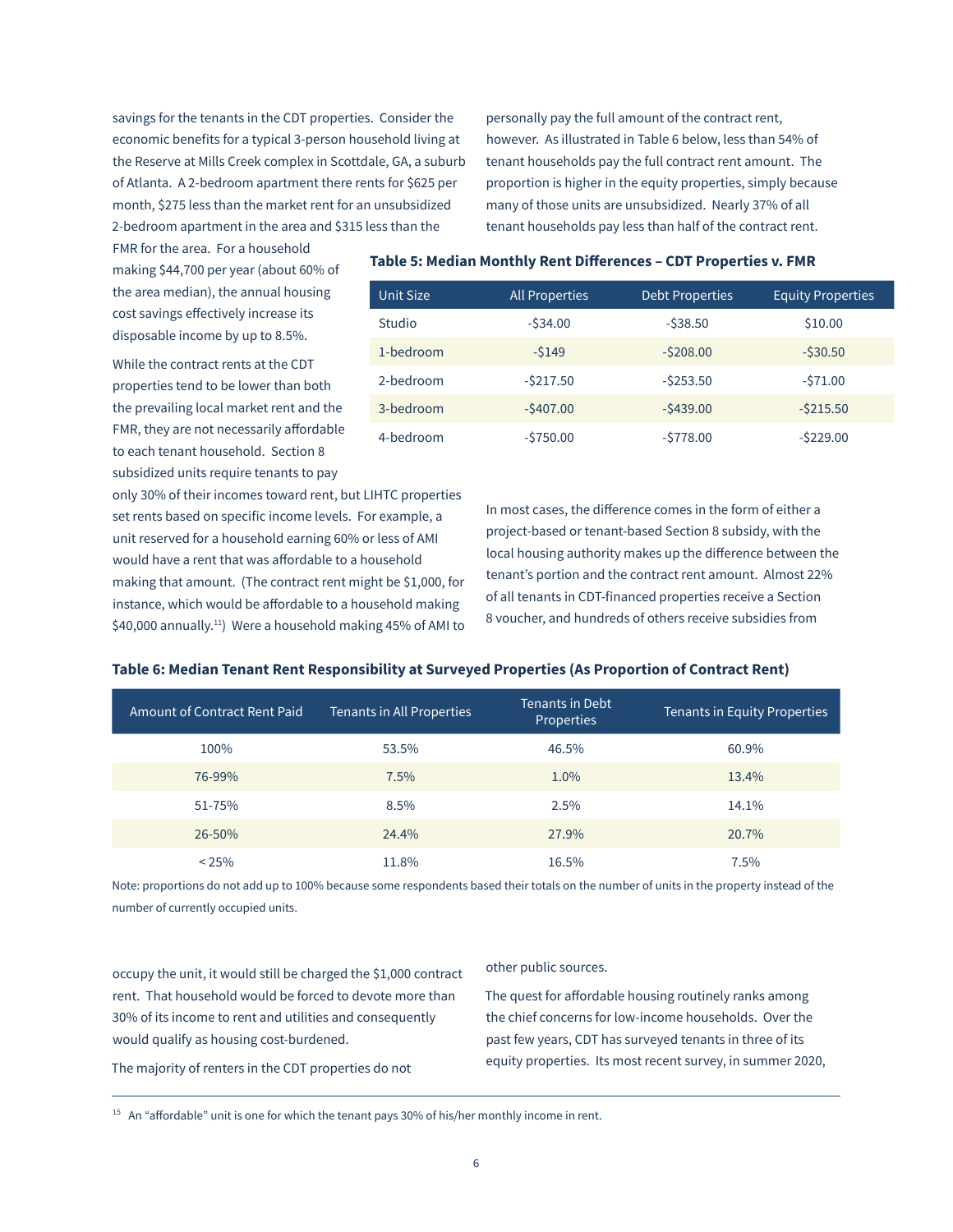generated 52 responses from residents at Garden Court in Denver. When asked why they moved into the property, respondents at each CDT property most frequently cited the need for lower or more stable monthly housing costs. The second most frequently mentioned reason was the need to be on one's own; such independence usually became possible, however, only with a more affordable living situation. Relative to their rent and utility costs at their prior residence, Garden Court tenants are saving a median \$185 per month.

These findings reinforce the results of Berkeley Professor Carolina Reid's research on LIHTC tenants in California.12 The affordability and quality of the apartment, even more so than any concerns about the safety of the surrounding neighborhood, were the primary factors behind the tenants' decision to move into the LIHTC properties. Almost 90% of the tenants she surveyed reported that their housing improved as a result of the move – an unsurprising finding given that many individuals previously had been homeless or were forced to move involuntarily. Moreover, two-thirds of the tenants had positive things to say about living in the LIHTC properties. Many noted that the units were safe, larger, and of better quality than what was available in the broader market.

Reducing tenants' housing cost burden frees up funds for other uses. Harvard researchers found that, among tenants with incomes between \$15,000 and \$30,000, moderately burdened households had about \$1,150 per month left over for non-housing expenses. In contrast, severely burdened households had less than \$600 left over. Put differently, unburdened renter households in that income range – those spending 30% or less of their incomes on rent each month – spend 19% more than moderately cost-burdened households and 52% more than severely burdened households on non-housing-related expenditures.<sup>13</sup>

With the money saved from rent, low-income households can allocate more to food and health care. Moderately burdened renters in the lowest income quartile who have children under 18 spend 17% less on food and 57% less on health care than unburdened households in that income band. Severely cost-burdened renters are even more disadvantaged, spending 37% less on food and 93% less on health care than their unburdened peers.<sup>14</sup> Prior to moving into their LIHTC apartments, 40% of the aforementioned California residents surveyed either worried about paying for food or skipped meals due to their housing cost burden.<sup>15</sup>

Not surprisingly, this additional spending on other critical needs translates into better health outcomes. A Bostonbased study found that children living in subsidized housing are 19% more likely to be food secure, 28% less likely to be seriously underweight, and 35% more likely to be classified as "well" on a comprehensive indicator of child health.<sup>16</sup> Multiple studies have found that people living in unaffordable homes have greater odds of hypertension, arthritis, non-adherence to cost-related health care and prescriptions, and generally poor health.<sup>17</sup> Enterprise Community Partners found that 45% of severely burdened renters have not followed a treatment plan provided by a health care professional and 31% delayed a routine check-up because they could not afford it. (The comparable proportions for all renters were 34% and 23%.)<sup>18</sup>

Families in affordable living situations tend to spend more on activities that enhance their children's education. Johns Hopkins University researchers found that low-income households that pay only 30% of their incomes in rent spend \$75 more per year on child enrichment activities than do similar households that are severely housing cost-burdened. Such enrichment enhances children's cognitive and socialemotional development and leads to greater success in school, less incarceration, higher employment, and less

<sup>&</sup>lt;sup>16</sup> See Carolina K. Reid, "Rethinking 'Opportunity' in the Siting of Affordable Housing in California: Resident Perspectives on the Low-Income Housing Tax Credit" *Housing Policy Debate* vol. 29, #4 (July 2019), pp. 645-669.

<sup>&</sup>lt;sup>17</sup> The State of the Nation's Housing 2020.

 $18$  Ibid.

<sup>19</sup> Reid, "Rethinking 'Opportunity' …".

<sup>&</sup>lt;sup>20</sup> Children's Health Watch & Medical-Legal Partnership / Boston, "Rx for Hunger: Affordable Housing" (Dec. 2009); available at https:// childrenshealthwatch.org/wp-content/uploads/rxforhunger\_report\_dec09-1.pdf

<sup>&</sup>lt;sup>21</sup> See, for example, Craig Evan Pollack, Beth Ann Griffin, & Julia Lynch, "Housing Affordability and Health among Homeowners and Renters," *American Journal of Preventive Medicine* vol. 39, #6 (Dec. 2010), pp. 515-521, and Rachel Meltzer & Alex Schwartz, "Housing Affordability and Health: Evidence from New York City," *Housing Policy Debate* vol. 26, #1 (Jan. 2016), pp. 80-104.

<sup>&</sup>lt;sup>22</sup> See https://www.enterprisecommunity.org/blog/health-survey-renters.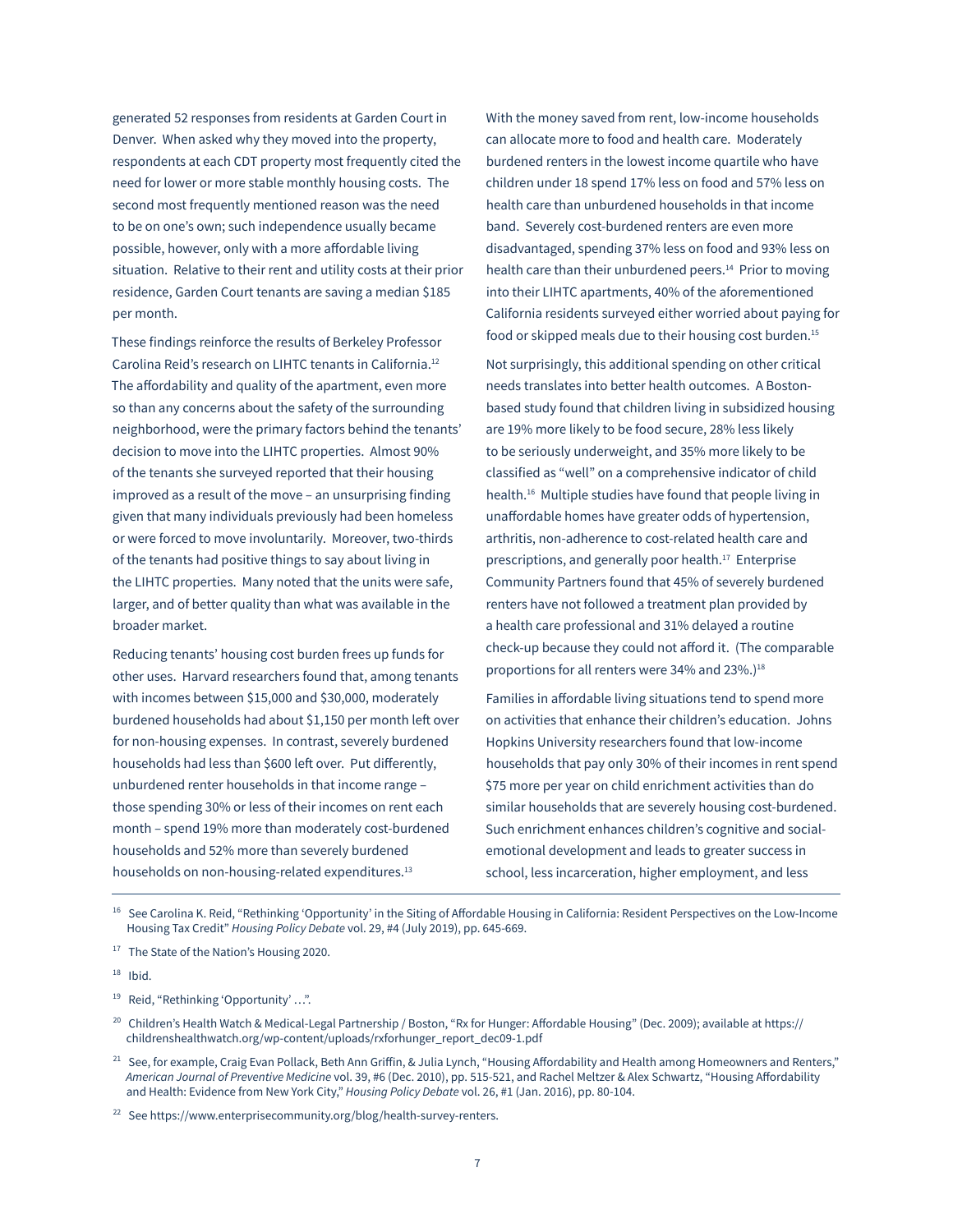reliance on public programs later in life.19

Affordable housing also contributes to greater residential stability. Families that receive housing assistance are less likely to be evicted and more likely to remain in their homes from year to year than those in unsubsidized units.<sup>20</sup> The National Apartment Association surveys about 3,500 apartment complexes each year. Most have at least 50 rental units, and the majority of the properties are garden-style developments as opposed to mid- or high-rises. NAA's most recent (2019) survey reported data from 2018. Overall, 51% of the rental units turned over – i.e. changed tenants – during the year. The proportion was far lower (29%) for subsidized units.<sup>21</sup>

Turnover at the CDT-financed properties has been even lower than the national average for subsidized properties. The 133 reporting properties experienced annual tenant turnover of 21.3% in the past three years, nearly 8 percentage points lower than the NAA-reported national average. Turnover rates were lower at CDT's debt-financed properties (17.8% than at its equity properties (26.1%). Relatively few highturnover properties are skewing the overall figures. The median CDT-financed property has experienced annual

tenant turnover of only 16.9%, a rate substantially below the national average for subsidized properties. Indicative of the properties' desirability, their overall vacancy rate is less than 5% and their aggregate waiting lists contain more than 13,800 households – a median 33 households per property.

There are clear benefits of residential stability, particularly for children. It contributes to positive performance in school, whereas frequent moves during childhood have long-term negative effects on children's social, educational, and emotional outcomes.22 Kathleen Ziol-Guest, a researcher at the RAND Corporation, found that the majority of lowincome children moved at least once during early childhood, and more than half moved at least three times by the time they turned 15. Any move during childhood is associated with a nearly half-year loss in educational attainment, and any move in middle childhood (ages 6-10) is associated with lower earnings, fewer work hours, and less educational attainment later in life.<sup>23</sup> Other research has found that poor children who experience multiple moves during early childhood are more likely to have attention problems, internalizing and externalizing behavioral issues, and sibling conflicts than their peers who are more residentially stable.<sup>24</sup>

# **Neighborhood Characteristics and Benefits**

For the most part, CDT's properties are located in economically distressed areas. The median census tract containing a CDT property has a 24.2% poverty rate and median household income of \$40,413, only 59% of the

national median. The typical renter household qualifies as very low-income, with a median income of only \$30,429 (44% of the national median).25 Of course, substantial variation exists within these markets. While the majority of

- 24 Yumiko Aratani, Sarah Lazzeroni, Jeanne Brooks-Gunn, & Diana Hernandez, "Housing Subsidies and Early Childhood Development: A Comprehensive Review of Policies and Demonstration Projects," *Housing Policy Debate* vol. 29, #2 (Mar. 2019), pp. 319-342.
- <sup>25</sup> 2019 NAA Survey of Operating Income and Expenses in Rental Apartment Communities, available at https://www.naahq.org/newspublications/units/september-2019/article/2019-naa-survey-operating-income-expenses-rental.
- <sup>26</sup> See, for example, Rebekah Levine Coley & Melissa Kull, "Is Moving During Childhood Harmful?" MacArthur Foundation Policy Research Brief (July 2016); available at https://www.macfound.org/media/files/HHM\_Brief\_-\_Is\_Moving\_During\_Childhood\_Harmful\_2.pdf.
- <sup>27</sup> Kathleen Ziol-Guest, "Long-Run Impact of Residential Moves in Childhood on Adult Achievement," paper presented at the Society of Prevention Research conference (May 2014).
- 28 Aratani et al.
- <sup>29</sup> All data are from the American Community Survey's 5-year (2014-2018) estimates.

<sup>23</sup> Sandra J. Newman & C. Scott Holupka, "Housing Affordability and Investments in Children," *Journal of Housing Economics* vol. 24 (2014), pp. 89-100.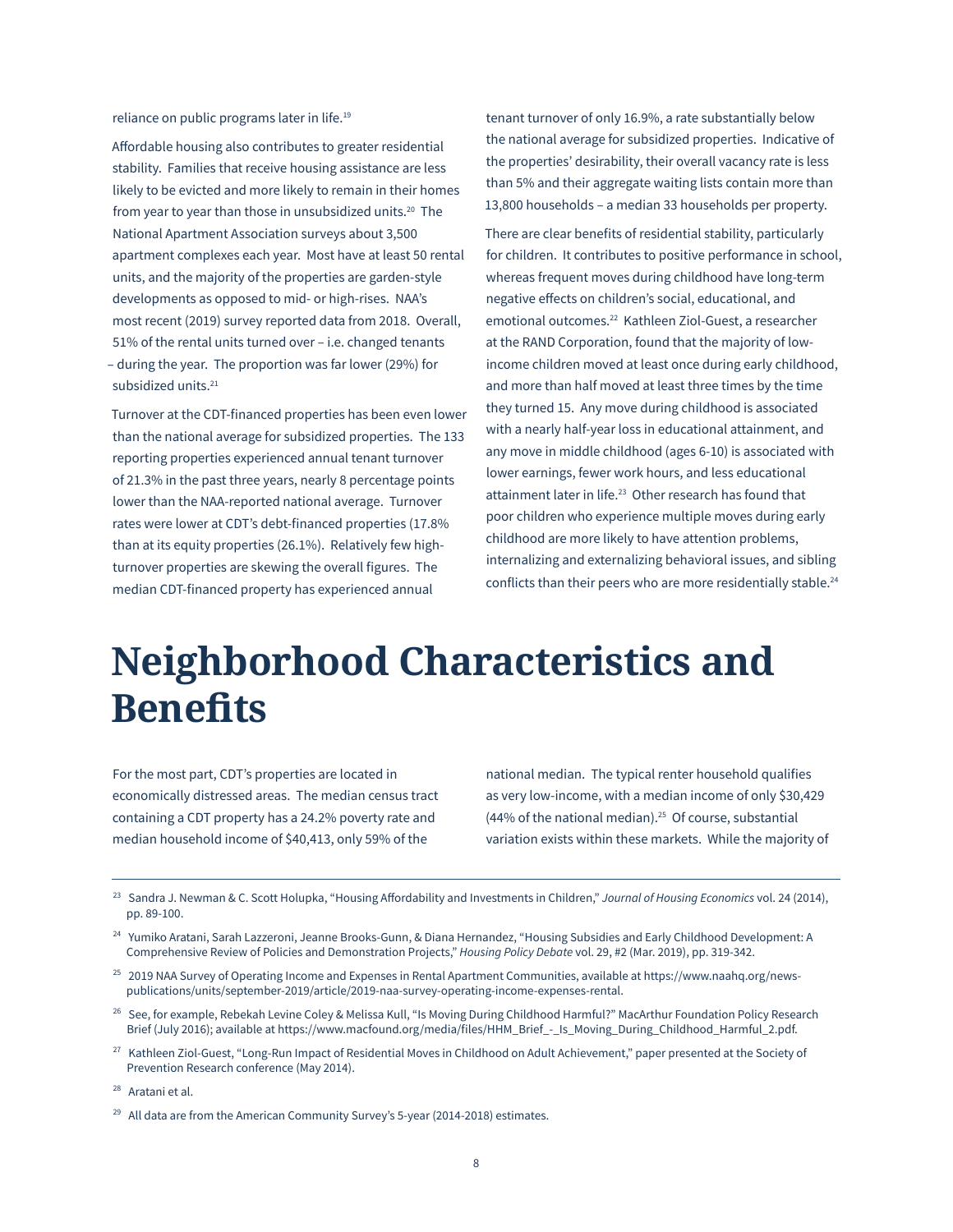CDT-financed properties are located in distressed areas, the organization has also financed properties in more affluent communities as a way of ensuring affordability for lowerincome residents. Fifteen of CDT's portfolio properties are located in census tracts whose median household incomes exceed \$90,000, and 11 are in tracts with poverty rates of less than 5%. (Note that these are pre-pandemic figures.)

For many years, one of the most persistent complaints about affordable housing is that it negatively affects the condition of the surrounding neighborhood. The "Not in My Backyard" sentiment stems from a fear that the presence of housing occupied by predominantly low-income individuals, most notably, those who believed crime had gotten worse tended to cite external factors as the major causes. For instance, the property manager at Seasons Park, a 421 unit property in the Minneapolis suburb of Richfield, MN, attributed the increase in local property and vehicle crimes to the civil unrest related to Covid and the killing of George Floyd. Public safety at Seasons Park itself had improved to a point where management had been able to reduce security patrols dramatically from 2017 to 2020. Other respondents attributed local increases in domestic violence, thefts, and vandalism largely to Covid and the combination of reduced employment opportunities and more enforced self-quarantining.

#### **Table 7: Average Respondent Ratings of Conditions in Surrounding Neighborhoods**

| Characteristic                    | Rating | Characteristic                        | Rating |
|-----------------------------------|--------|---------------------------------------|--------|
| <b>Housing Quality</b>            | 6.27   | Availability of Goods & Services      | 7.51   |
| <b>Housing Affordability</b>      | 5.91   | Availability of Public Transportation | 7.24   |
| <b>Public Safety</b>              | 6.25   | Quality of Physical Infrastructure    | 6.94   |
| <b>Recreational Opportunities</b> | 6.04   | Accessibility of Jobs                 | 7.04   |
| <b>School Quality</b>             | 6.81   | <b>Investor Confidence</b>            | 7.68   |

*Ratings Based on 10-Point Scale, 10 Being the Highest*

many / most of whom are people of color, will contribute to increased crime and reduced property values. Such a fear, manifested in President Trump's oft-stated pledge to "protect" the suburbs from low-income housing, persists despite considerable research demonstrating the neutral to positive spillover effects of affordable housing on surrounding neighborhoods.<sup>26</sup>

Although CDT has not yet been able to track sales price or crime data in the areas surrounding its properties, the survey responses do not paint a picture of disinvestment or decay. On the contrary, conditions generally appear to be improving in the communities where CDT's properties are located. Of the 133 separate respondents in the past three years, 52 (39%) noted new nearby residential or commercial development within the previous 12 months. Nearly 87% believed that public safety in the community either had improved or stayed the same in the past year, compared with only 13% who felt that it had worsened. Perhaps

Respondents remain generally optimistic about conditions in the neighborhoods surrounding the CDT properties. While there may be some bias skewing their perceptions

– property managers may be less forthright about the problems affecting the neighborhoods – the respondents consistently rate a wide variety of neighborhood characteristics better than average. Table 7 provides the mean rating of each characteristic on a 10-point scale, with 10 being the best and 1 being the worst. Any rating above 5 qualifies as above average.

Moreover, conditions in the neighborhoods have remained largely stable over time. This is the eighth year of CDT's annual survey. During that period, managers from 38 separate properties have submitted two or more surveys that included a ranking of neighborhood conditions. In 2020, the average aggregate respondent rating of local conditions was 7.3. Over time, the average aggregate neighborhood ranking has been 7.4.

<sup>30</sup> See Keri-Nicole Dillman, Keren Mertens Horn, & Ann Verilli, "The What, Where, and When of Housing Policy's Neighborhood Effects," *Housing Policy Debate* vol. 27, #2 (Mar. 2017), pp. 282-305 for a summary of the research.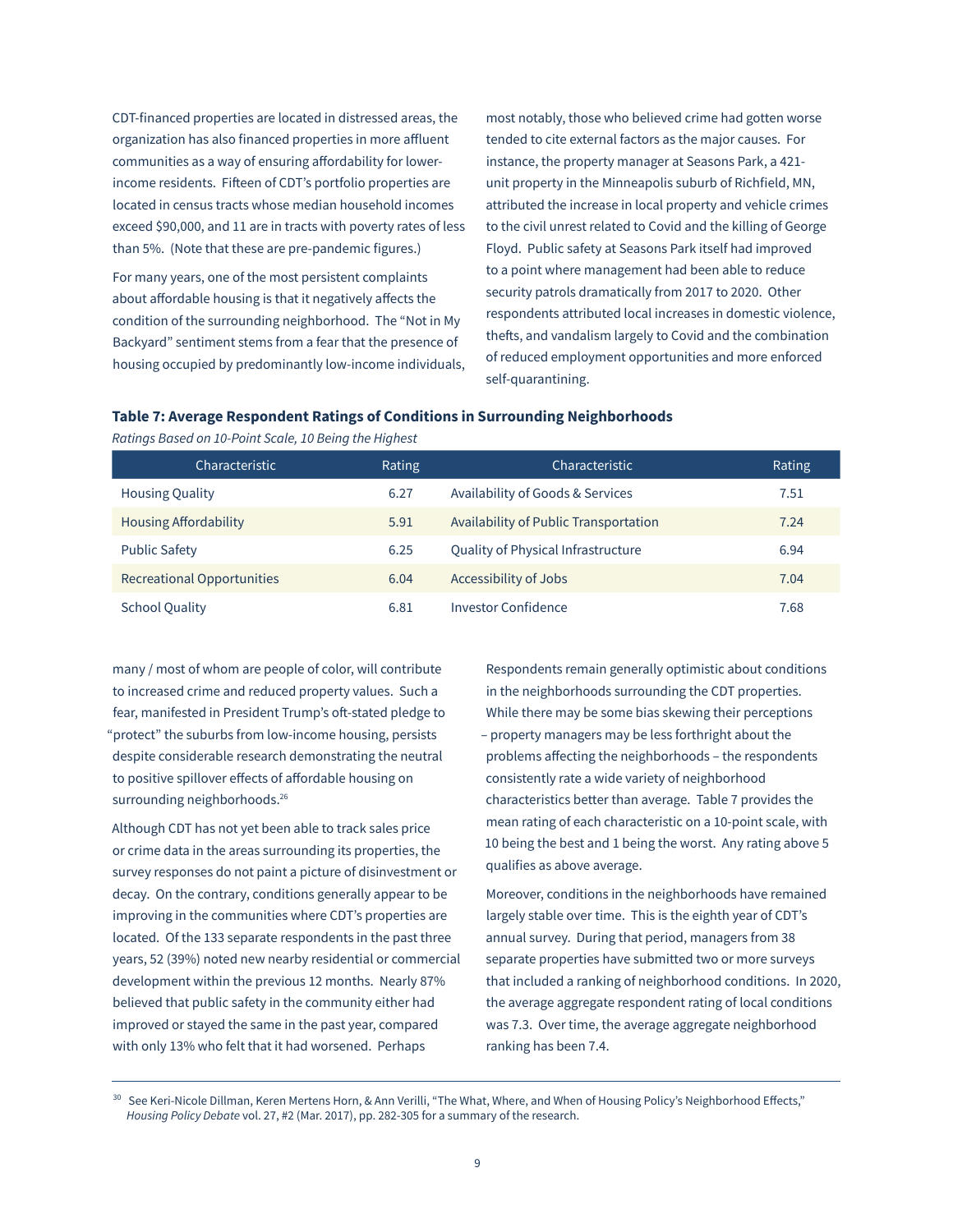It is unclear to what extent the development, renovation, and/or preservation of the CDT-financed projects has contributed to the stabilization and improvement of the surrounding areas. Only a few survey respondents specifically addressed the communities' perception of the CDT properties. Not surprisingly, they cited improvements in property management as having positive effects on external perceptions. The manager of the Seasons Park property in Richfield, MN, for instance, noted that positive views of the complex among both residents and the public have been increasing due to better on-site management and visible capital improvements. The Strong Future Homes property in Ypsilanti, MI had a reputation as a rough, lowincome property; with reductions in violent crimes and gang violence, it has become a more peaceful place to live.

One of the properties' more tangible contributions to neighborhood health has been through tax revenues. The developments generate a median \$34,438 in annual property tax revenue - \$533 per unit – for their respective cities or counties, monies that help sustain key education, public safety, and other services. In many cases, the affordable housing has transformed a community liability into a productive asset. Nearly half of the properties that responded to CDT's 2019 survey are located on the site of a previously vacant lot or abandoned building, property that likely was costing more in public health and public safety problems than it was generating in tax revenue. The remediation of abandoned buildings and vacant lots reduces gun violence by 39% and 4.6%, respectively, according to a Philadelphia-based study. Each building improvement generates an average \$5 annual return per taxpayer, while the development of each vacant lot generates a \$26 per person economic return.27

<sup>31</sup> Charles C. Branas et al, "Urban Blight Remediation as a Cost-Beneficial Solution to Firearm Violence," *American Journal of Public Health* vol. 106 (Dec. 2016), pp. 2158-2164.